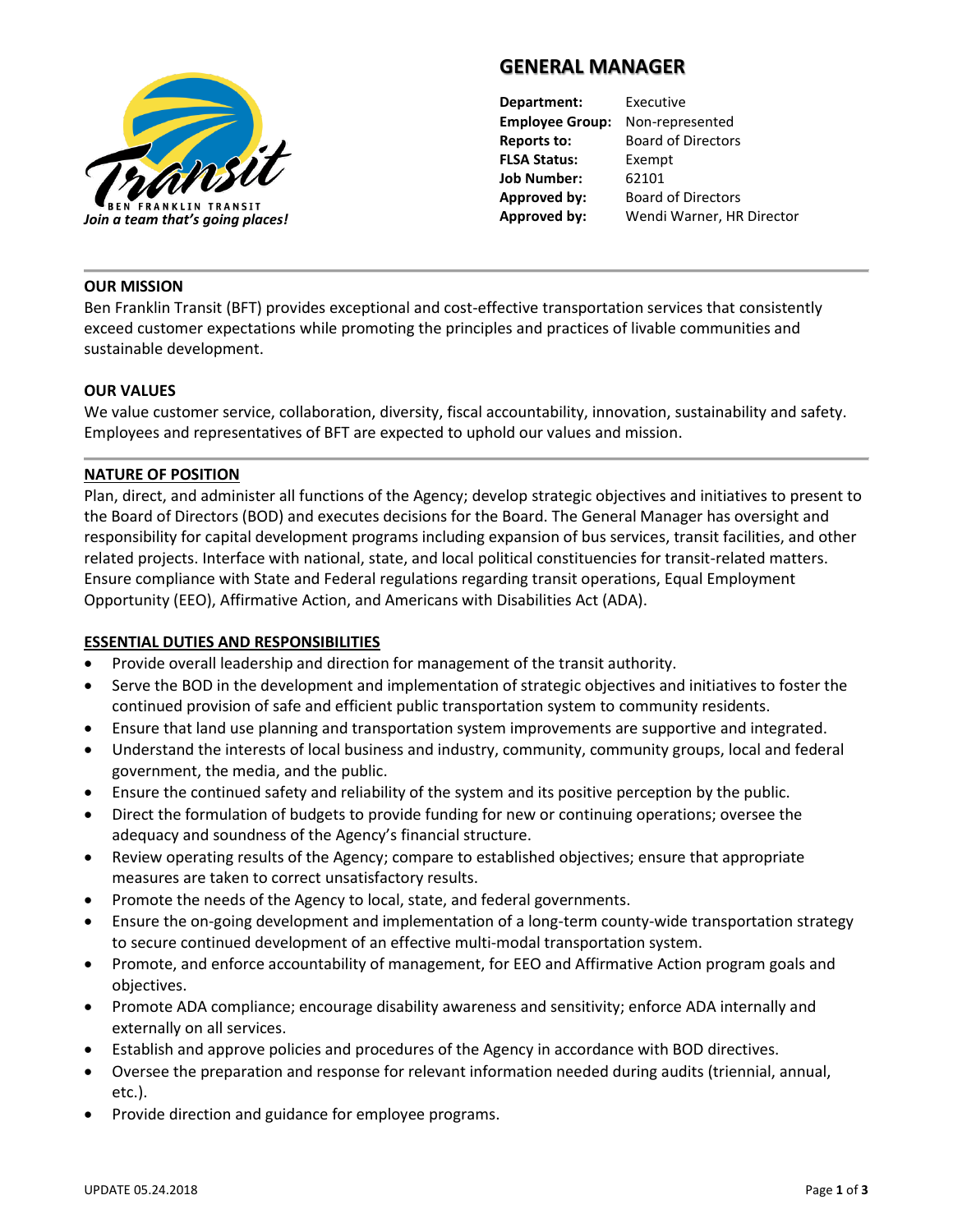- Plan, direct, and review the work plan for staff; assign work activities; ensure compliance with Agency policies and procedures.
- Work with and maintain confidential information.
- Demonstrate regular and punctual attendance.
- Other duties as assigned.

# **KNOWLEDGE, SKILLS & ABILITIES**

- Principles and practices of project management to initiate, plan, execute, and control resources to achieve operational goals.
- Understand and apply business administration and management principles and practices.
- Interpret and apply Federal, State, and local laws and regulations governing public transit systems.
- Federal Transit Administration regulations and guidance related to assigned activities.
- Methods and techniques used in analyzing transit service performance and productivity.
- Understand and apply budgeting and financial forecasting techniques to prepare and manage annual budget.
- Strategic long-term fiscal planning and cost management; creative financial methodologies; and information management systems.
- Principles and methods of supervision, training, and employee development.
- Thorough understanding of labor relations principles and procedures.
- Oversee management and delegate and/or monitor responsibilities to ensure smooth operations.
- Analyze problems and recommend and/or implement effective solutions to difficult and politically sensitive problems.
- Communicate ideas and concepts effectively through presentations to small and large groups.
- Work effectively and persuasively with elected officials, other agencies, business community, organized labor, senior and disabled communities, public constituencies, and the press.
- Apply principles and practices in interpersonal relationship building and employee coaching.
- Able to attract and retain key individuals with a goal toward succession planning and recruitment and promotion of women and minorities.
- Strive to build consensus among the BOD, staff, labor, internal committees, and external groups.
- Learn new technologies, policies, procedures and guidelines established by professional organizations and/or governing agencies.
- Utilize office equipment and other relevant technology (software and systems) to meet business needs.
- Understand, follow, and communicate clearly and concisely, both orally and in writing.
- Work as a team member and independently; effectively apply organizational and time management skills; meet deadlines and comply with Agency policies.
- Exercise sound judgment in making decisions.
- Focus on tasks and recall details; handle frequent interruptions.

# **OTHER CHARACTERISTICS**

- Collaboration: Shares time and knowledge with others; adjusts priorities as circumstances dictate; follows through on commitments, accepts responsibility for actions, resolves interpersonal conflicts constructively.
- Diversity: Demonstrates an awareness and respect of cultural and individual values. Treats all people with dignity, courtesy and respect.
- Fiscal Accountability: Actively contributes to the productivity of the agency; demonstrates good stewardship of company time and resources; displays high standards of ethical conduct.
- Customer Service: Anticipates the needs of internal and external customers; delivers quality work products and services within expected timeframes. Considers and responds appropriately to people in various situations.
- Innovation: Considers new approaches to situations; encourages ideas and improvements.
- Sustainability: Actively encourages environmental benefits and the conservation of natural resources.